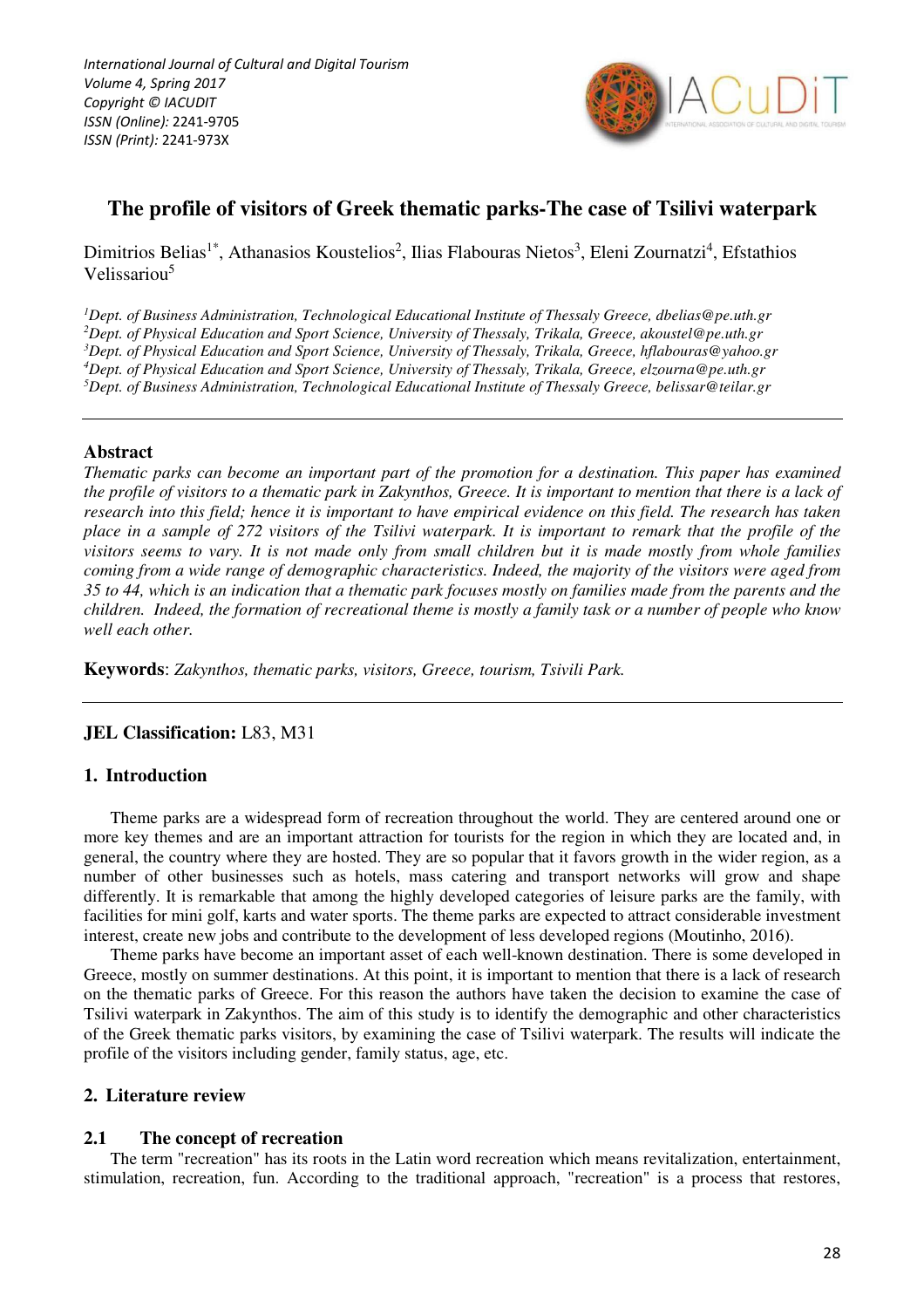revitalizes and restores health. The historical approach considers recreation as an activity that rests and renews the individual from his obligatory work (Afthinos, 1998). More (1985) emphasizes that what matters in the recreation process is the final feeling of the participants. Kraus (1978) defines "recreation" as a form of human activity and experience, which is not limited to the playful form it can have but extends to other forms such as travel, museum visits, reading as well as a variety of other spiritual, artistic and physical activities. Most definitions define recreation as a remarkable, socially acceptable experience, which is done in leisure time, and aims to create feelings of satisfaction, pleasure and well-being through the voluntary participation of the individual (Weiskopf, 1982). Kouthouris (2009) states that "recreation" is the state of revival, wellness, in which the person is driven through his free involvement in activities of his own choice, during his free time.

Recreation, as a result of a very large number of activities, occurs in different places in a society (Bello et al, 2017). Recreation, as a supply of services or goods or programs of varying interest and content, creates close relationships with diverse market areas, depending on the needs and wishes of the citizens of a society (Kouthouris, 2009). According to the author, organizations providing recreational services in a society are categorized as: a) in state administration and management bodies, such as local authorities, state enterprises, ministries, general secretariats of agencies; b) voluntary, non-profit organizations such as environmental protection, scouting, church, Red Cross, and c) Private initiative providers such as sports and recreation companies, healthcare providers and health rehabilitation companies tourism and outdoor leisure services, theme parks.

#### **2.2 Recreational parks**

 The increasing interest in recreational activities, away from the daily routine and organized form of competitive games, is a recognized trend in most European societies (Meldrum, 1971). The incentive that motivates individuals to participate in recreational activities is fun (Deci & Ryan, 1985), and the feeling of freedom, contact with nature and the creation of new friends (Festeu, 2002). Another key reason for participation in recreational activities is lack of competition, since participation is more important than performance (Rubens, 1999).

 This rapid increase in leisure attendees has resulted in its commercialization and the creation of some wellknown outdoor schools, such as Outward Bound USA and the National Outdoor Leadership School. Apart from the appearance of the schools, the parks of recreational leisure activities started to be created from the middle of the last century. Recreational parks are vital to providing opportunities for people and one of the most important features of most cities (Veal, 2006). They provide a variety of opportunities for recreation, tourism and cultural activities and are places where people can participate, relax and socialize (Low, Taplin & Scheld, 2005; More, 1985). The programs, which are offered in these parks, vary greatly. However, in most cases they provide several activities (cycling, trekking, shooting, climbing, climbing, horse riding, shooting, etc.), as well as places for relaxation and relaxation (spa, whirlpool).

 The above trend has been followed in recent decades by Greece with the creation of several recreational parks. These enterprises are either private or public in nature and one can participate in a number of activities, often paying the equivalent. Increasing the number of recreational parks has increased competition and pushed businesses to provide the highest quality service.

#### **2.3 Theme parks**

 Europe has a significant number of themes / amusement parks scattered all over the continent, USA has a high number of theme parks. This kind of industry has spread across Western Europe with a large concentration sites in Germany, France and the United Kingdom. Meanwhile, in southern Europe there some projects planned or underway in Spain, Italy, Turkey and Greece. At present, the European theme park industry comprises 19 major attractions with annual participation of more than 1 mlnvisitors and over 45 medium scale attractions, involving between 500,000 and 1 million visitors The European theme parks produce an annual contribution of about 70 million people with income of around 1.5 billion euros. European industry is about 1/3 the size US industry in terms of revenues. The European market has changed, of course, since the opening of Euro Disney Park in France (Clave, 2015).

 A theme park and the overall environment of tourism must be a place which natural features and services will be provided for an estimated capacity of visitors. The tourist offer and market demand are the two aspects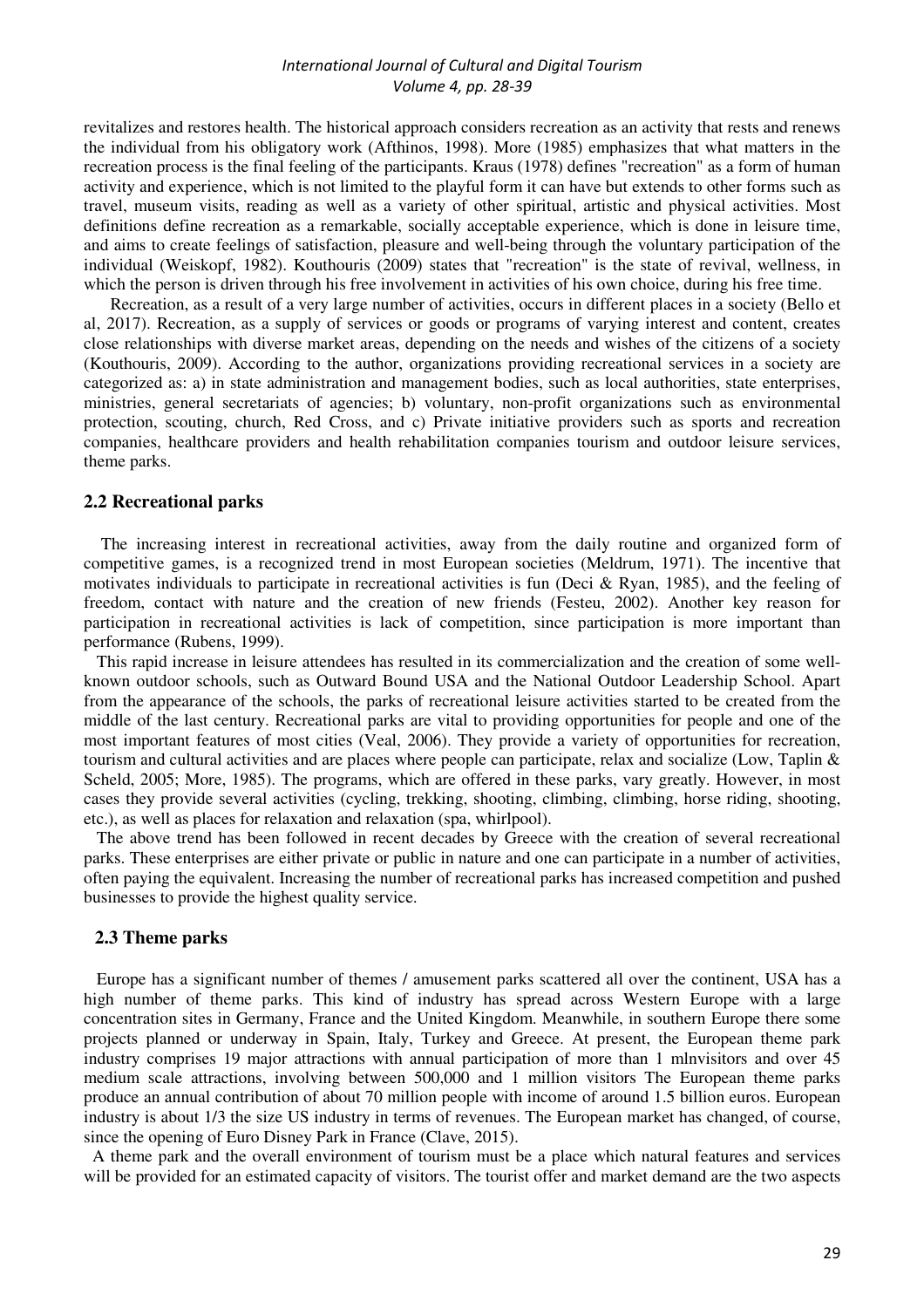that require careful consideration for planning theme park. Required, i.e., intensive and continuous monitoring of market developments, with a longer-term perspective on the park design. Attempts for theme parks are made so to be designed mostly directed towards improving economy of the region, because the economic impact of the theme parks are generally positive if they cause an increase in employment, income and exchange. Meanwhile, improved transport facilities created throughout the years from state authorities and other infrastructure for tourism and residents of the area have improved the quality of tourist services but also transportation towards destinations. A recent trend in European theme park industry is the acquisition of sector of basic, strong ownership groups. This occurs in industries as mature, and there is also such a trend in the US. In Europe, several acquisitions they have started. In 1990, Madame Tussauds museum bought the «Alton Towers» (the «Madame Tussauds» also has several smaller attractions in Mainland Europe and «Rock Circus» in London). The organization «Walibi» bought «The Smurf Park», increasing its participation in the theme park industry by acquiring 11 four parks. Finally, the largest hotel company in France, the «Accor», acquired interest in «Parc Asterix control." With the unification of Europe and the continued maturation of European industry theme parks, this trend will continue in the coming years. All amusement parks have the following key features (Cornelis, 2010):

- They have an appeal to family audiences.
- They contain one or more theme environments
- They have a similar form, that include rides, musicians, artists, costumes, characters and others, which is a "free" entertainment vicinities (artificially created).
- They have a high level of investment per unit.
- They have high standards of service, maintenance and cleaning.
- They contain several activities (entertainment) to create an average time visitors stay, typically 5-7 hours.
- They usually have an admission policy with a single fare

 Regarding the specifications for amusement parks, as in any type of activity-investment, so the theme parks are specific conditions for the establishment and operation characteristics. They must include a building made for public support facilities and various dimensions few square meters space limits, mandatory functional requirements many more. The Entertainment Theme Parks are obliged to respect these specifications, in order to approve the installation and to obtain the special operation signal by the relevant tourist authority service. Most of theme parks are close to hotels or they include hotels within their premises so to serve with the best possible way their customers. Also they tend to give special attention on issues of security and safety overall (Avery and Dickson, 2010).

 Greece is a country which has not many theme parks. Actually, there is not any theme park which can be compared to Disneyland, Alton Towers etc. Recently there has been the Attika Zoo which is a major investment and some smaller parks throughout Greece, while overall the case of Greece is that it is country which has aimed into high-quality tourism. This includes the creation of leisure parks, including the one predicted in the Elliniko Area which is estimated as being the largest investment of this kind in Europe.

 Based on the above, the scope of this research is to evaluate the operation of an ongoing leisure park in Greece but also what are the prospects of such as investment in the future regarding this park.

### **3. Methodology**

#### **3.1 Participants**

The sample of the survey was made up of 400 Greek participants of Tsilivi waterpark, which is a private enterprise in the theme of leisure theme parks in Zakynthos. 400 questionnaires were distributed to adult participants in the park and 313 (78.25%) were returned. Of these, 272 (68%) were used in the survey due to incomplete or unreadable elements of the rest. Of the participants in the survey, 126 (46.3%) were male and 146 (53.7%) were female with an average age of 33.2 years  $\pm$  10.25 years (range 18 - 59). Regarding their educational level, a number of participants had 31 (13.7%) had postgraduate studies, then a portion had university degree and 34 (15%) the majority of participants ( $n = 63$ ) were high school graduates, 29 primary school graduates and 20 (8.8%) high school graduates. Of all respondents,  $40\%$  (n = 98) were unmarried and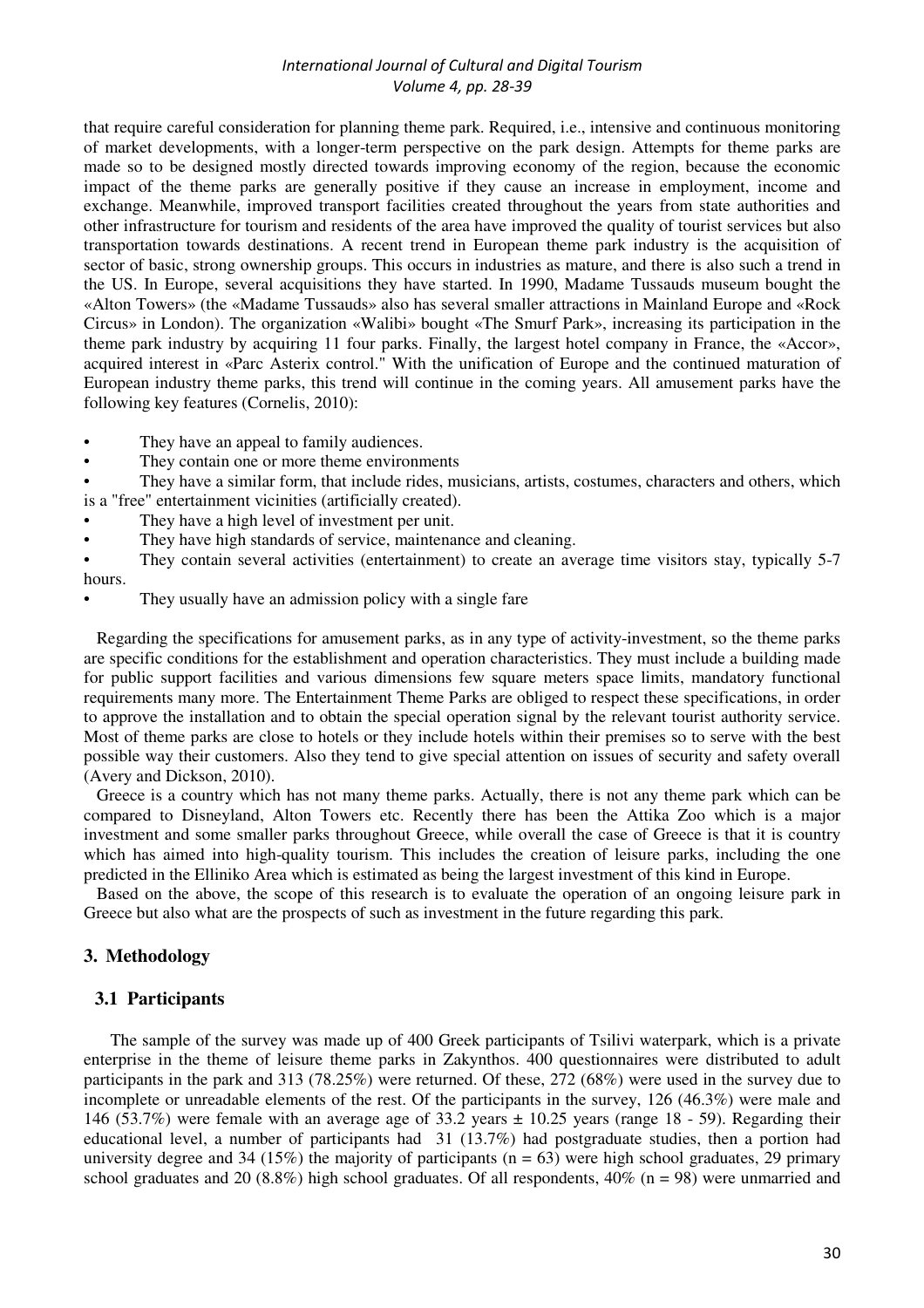56.3% (n = 138) married. The majority of married children had two children (48.1%), one child (23%), three children (13.3%) and many (4.4%), while 11.1% of married children did not have children.

Regarding their professional status 82 (35.7%) were private employees, 60 (26.1%) were civil servants, 53 (23%) students and 35 (15.2%) belonged to the other categories, another). Finally, with regard to their financial status, the majority (22.4%) of the participants had no income, 21% belonged to the categories with a monthly income of 400-750 € and 751-1200 €, 13.6% in the class 1201-2000 €, a 13.1 % had an income greater than 2000 € and an 8.9% less than 400 €.

# **3.2 Instruments**

The questionnaires were shared with the participants when they entered the leisure park. Regarding the questionnaire, in order to study the quality of the services provided, the satisfaction of consumers and their intention to repeat the participation in the theme park, a questionnaire consisting of two parts was used. The first part included questions about the recording of demographic characteristics and other participants' information. In the second part was used the questionnaire of Zournatzi et al. (2007) quality, satisfaction and intention to repeat the participation (ZPH), and , which was translated into Greek by the Chang & Lee (2004) questionnaire, tailored to the theme park needs. This questionnaire included a total of 18 questions of which 5 investigate the quality of the services provided (e.g. leisure park provides reliable services), 6 study the satisfaction of the participants (e.g I am satisfied with the services provided in the recreation park) And 7 are considering the intention to resume their participation (e.g If I had to choose a recreation park again, I would choose another park). All responses were given in a Likert type seven-grade scale, from (1) "Absolutely disagree" to (7) "Absolutely agree". The questionnaire was printed on a double-sided A4 page to make it practical and easy for the participants. Regarding the income, the participants had to choose between no income, 0 -400, 400-750, 751-1200, per month in an individual bases and so on. This is one of the key parts of the questionnaire since this is the dependent variable that is going to be correlated with the independent variables which are associated with the intention to visit again the park.

Regarding the validity of the instrument of research, it relied in pre-existent questionnaires, for example the ZPH questionnaire which have been widely used and accepted. The Alpha Cronbach 0, 85 which is also an evidence of high validity. The data was analyzed with descriptive statistics where the analysis occurred in SPSS with the use of frequencies.

# **3.3 Procedure**

Any questions were clarified and asked to return them when they left the park. At the same time, they were informed that the questionnaire serves research purposes and follows the code of scientific ethics, while the results obtained will be used to improve the services of the leisure parks. The completion of the questionnaire was voluntary and anonymous and lasted about 5-10 minutes. There were specially arranged spaces in the park (restaurant, café and entrance) that the participants in the survey could sit down and complete the questionnaire with calmness. The distribution of the questionnaire was done throughout the park, daily, within one week, to cover the entire opening hours of the leisure park. This has ensured the "randomness" and "representativeness" of the sample.

# **4. Results**

 Out of the 272 respondents, 126 (46.3%) were male and 146 (53.7%) women, aged 18 to 59, with the highest concentrations being reported in the 35-44 age group (34.4 %), 18-24 years (26.9%) and 25-34 years (23.8%). Table 1 presents in detail the distribution of participants in the age categories.

**Table 1.** Age classes of participants

| <b>Participants</b> | Percentage |  |
|---------------------|------------|--|
|                     |            |  |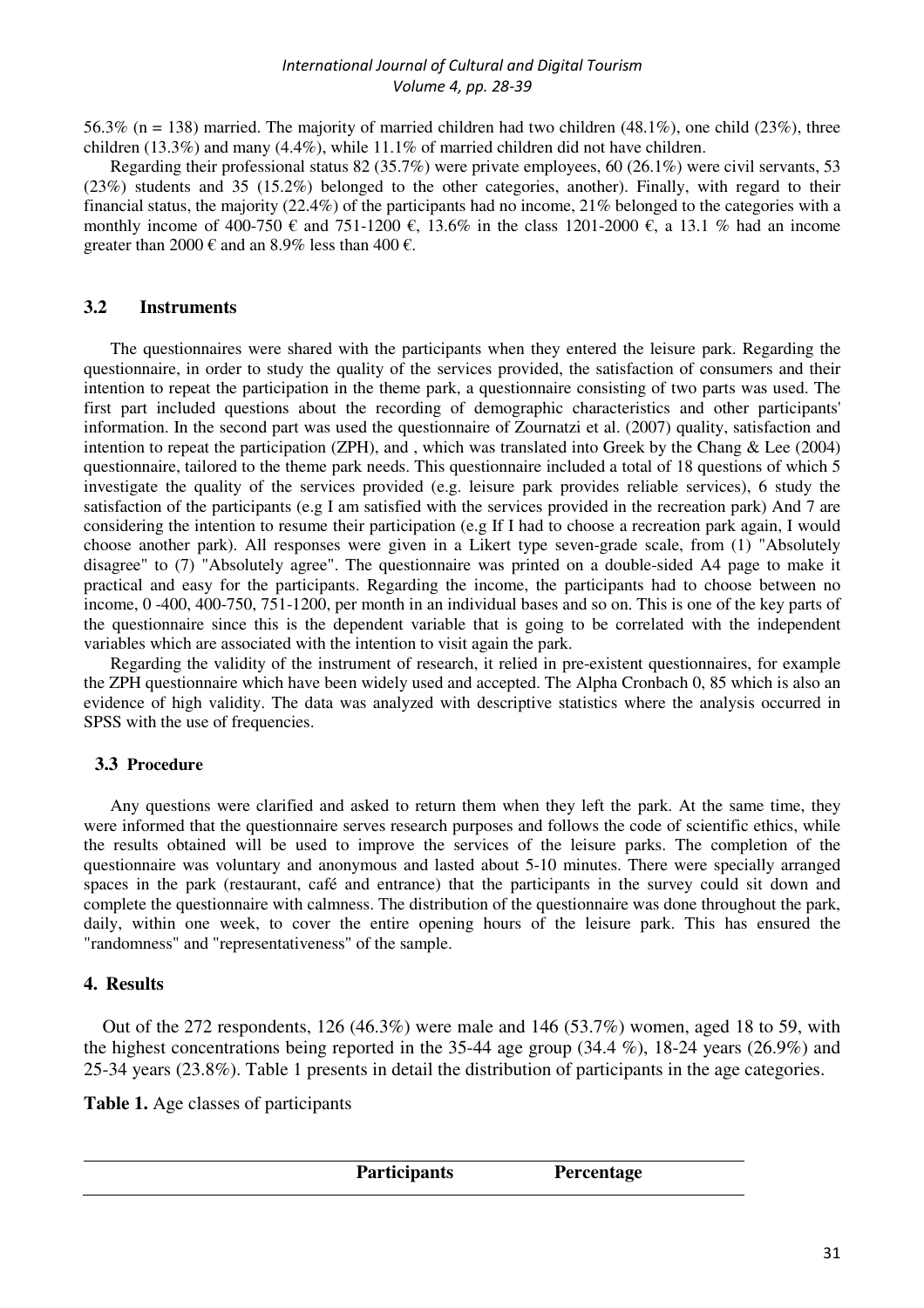| International Journal of Cultural and Digital Tourism |
|-------------------------------------------------------|
| Volume 4, pp. 28-39                                   |

| Age groups |    |       |
|------------|----|-------|
| 18-24 yrs. | 61 | 26.9% |
| 25-34 yrs. | 54 | 23.8% |
| 35-44 yrs. | 78 | 34.4% |
| $44 +$     | 34 | 15%   |

Regarding their educational level, the majority of the participants  $(n = 63)$  were high school graduates, followed by university graduates  $(n = 38)$  and technological institute graduates  $(n = 34)$ . Table 2 presents in detail the distribution of the participants' educational level

**Table 2:** Education of participants

| <b>Participants</b> | Percentage |
|---------------------|------------|
| 29                  | 12.8%      |
| 20                  | 8.8%       |
| 63                  | 27.8%      |
| 38                  | 16.7%      |
| 34                  | $15\%$     |
| 31                  | 13.7%      |
| 12                  | 5.3%       |
|                     |            |

Regarding their marital status, the majority ( $n = 138$ ) were married, with 48.1% of them having two children, while 40% were single. Table 3 presents in detail the distribution of the marital status of participants in the theme park.

**Table 3**. Marital status of the participants

| <b>Marital status</b> | <b>Participants</b> | Percentage |
|-----------------------|---------------------|------------|
| Singled               | 98                  | 40%        |
| Married               | 138                 | 56.3%      |
| Widowed               | 3                   | $1.2\%$    |
| Divorced              | 6                   | 2.4%       |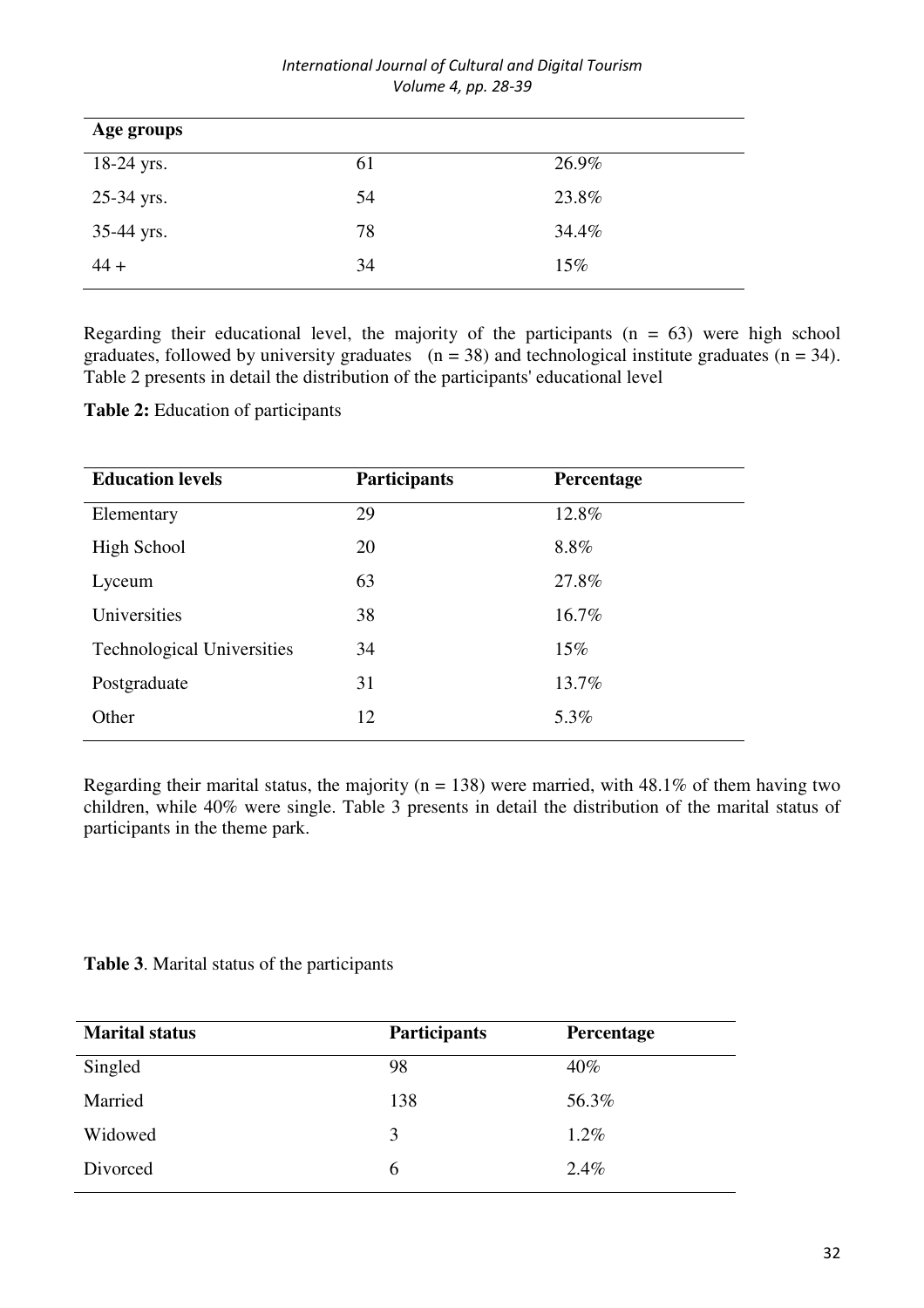|         | Without children         | 15 | $11.1\%$ |
|---------|--------------------------|----|----------|
|         | One children             | 31 | 23%      |
| Married | Two children             | 65 | 48.1%    |
|         | Three children           | 18 | 13.3%    |
|         | More than three children | 6  | $4.4\%$  |
|         |                          |    |          |

As far as their professional situation is concerned, it included 4 categories: students, civil servants, private employees and other categories (freelancers, households, others). Higher rates (35.7%) were observed in private employees and civil servants (26.1%). Table 4 shows the structure of the participants' professional status.

**Table 4.** Occupational status of the participants

| <b>Occupational status</b>                     | <b>Participants</b> | Percentage |
|------------------------------------------------|---------------------|------------|
| High<br>university 53<br>school or<br>students |                     | 23%        |
| Public servants                                | 60                  | $26.1\%$   |
| Private sector                                 | 82                  | 35.7%      |
| Other jobs                                     | 35                  | $15.2\%$   |

In terms of their financial status, the majority of participants were in the category of non-income  $(n =$ 48), followed by categories with a monthly income of 400-750  $\epsilon$  and 751-1200  $\epsilon$  (n = 45). Table 5 presents in detail the distribution of the financial situation of the participants in the park.

**Table 5**. Income of the participants

| Income (in $\epsilon$ ) | Participants | Percentage |
|-------------------------|--------------|------------|
| No income               | 48           | 22.4%      |
| Less than 400           | 19           | 8.9%       |
| 400-750                 | 45           | 21%        |
| 751-1200                | 45           | 21%        |
| 1201-2000               | 29           | 13.6%      |
| More than 2000          | 28           | 13.1%      |

Of the participants in the theme park, 31.9% were residents of the Region of Zakynthos, while the majority of 68.1% were residents outside the Region. The majority ( $n = 81$ ), i.e. 36.2%, travel a distance of 1-5 km to come to the park, 29.5% travel a distance of less than 1km and a 18.3% travel a distance of 5-10km. The time they spent on moving to the park ranged from 5-10 minutes (38.2%)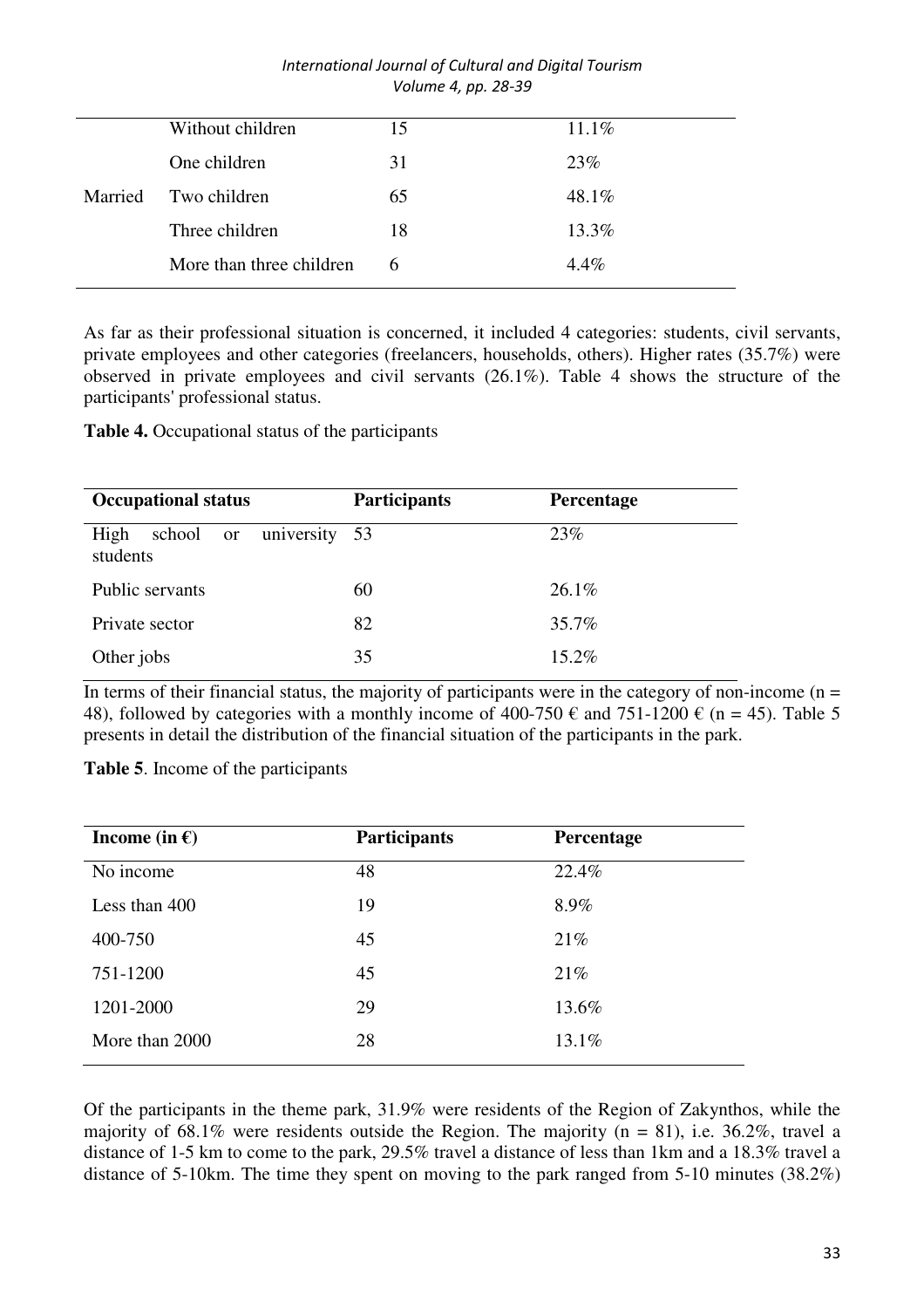and less than 5 minutes (29.2%). In terms of the way of transportation, car was the most popular mean (44.5%). Table 6 presents the basic topographic features of the participants.

| <b>Characteristics</b>   | <b>Items</b>                                      | Participants | Percentage $(\% )$ |
|--------------------------|---------------------------------------------------|--------------|--------------------|
|                          | island<br>the<br><sub>of</sub><br>In<br>Zakynthos | 74           | 31.9               |
| Residency                | Outside the island<br>of Zakynthos                | 158          | 68.1               |
|                          | $\leq 1$ Km                                       | 66           | 29.5               |
| Residency<br>from<br>the | $1-5$ Km                                          | 81           | 36.2               |
| thematic park            | 5-10 Km                                           | 41           | 18.3               |
|                          | $>10$ Km                                          | 36           | 16.1               |
|                          | $5 \text{ min}$                                   | 62           | 29.2               |
| Time needed to visit     | 5-10 min                                          | 81           | 38.2               |
| the thematic park        | $10-15$ min                                       | 32           | 15.1               |
|                          | $>15$ min                                         | 37           | 17.5               |
|                          | On foot                                           | 43           | 18.2               |
|                          | Bicycle                                           | 20           | 8.5                |
| Transportation           | Motorbike                                         | 57           | 24.2               |
|                          | Car                                               | 105          | 44.5               |
|                          | Public<br>transportation                          | 11           | 4.7                |

**Table 6**. Geographic distribution of the participants

Regarding the way the participants visited the park, the majority of the participants (46.5%) went with their family, 23.7% with their partner and lower rates with the boyfriend (16.2%) or alone ( 13.6%). Regarding the number of people who came together in the park, 37.2% reported 4 people, followed by 22.1% by 2 people. Interesting is the time spent in the park, with 39.2% reporting 2-3 hours and 28.7% 3-4 hours. Their annual frequency of participation in similar parks was 44.8% 2-3 times / year, 27.6% 1 time / year, and the other categories were smaller. It is noteworthy that an overwhelming percentage (84.8%) had previously participated in theme parks of recreation and a large percentage  $(64.2\%)$  had visited the park again. Table 7 presents in detail the above general features.

**Table 7.** General characteristics of the participants

| <b>Characteristics</b> | Items | <b>Participants</b> | Percentage $(\% )$ |
|------------------------|-------|---------------------|--------------------|
|                        |       |                     |                    |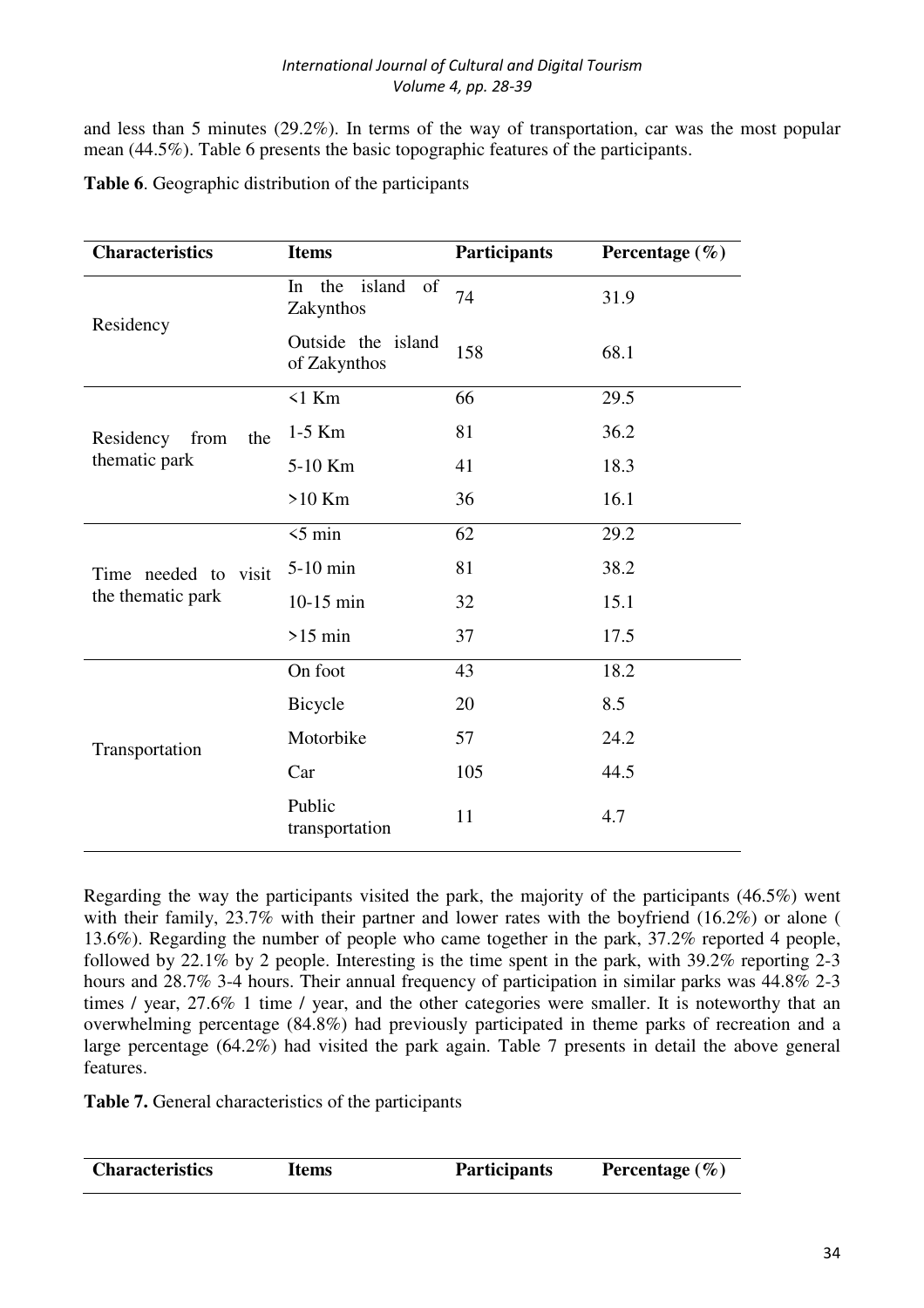|                     | Partner     | 54  | 23.7 |
|---------------------|-------------|-----|------|
|                     | Friend      | 37  | 16.2 |
| Companionship       | Family      | 106 | 46.5 |
|                     | Alone       | 31  | 13.6 |
|                     | 1 person    | 16  | 6.9  |
|                     | 2 persons   | 51  | 22.1 |
| Number of persons   | 3 persons   | 42  | 18.2 |
|                     | 4 persons   | 86  | 37.2 |
|                     | >4 persons  | 36  | 15.6 |
|                     | up to 2 hrs | 33  | 13.9 |
| Duration of visit   | $2-3$ hrs   | 93  | 39.2 |
|                     | $3-4$ hrs   | 68  | 28.7 |
|                     | $>4$ hrs    | 43  | 18.1 |
|                     | Never again | 30  | 12.9 |
|                     | 1 time      | 64  | 27.6 |
| Frequency of visits | 2-3 times   | 104 | 44.8 |
|                     | >3 times    | 34  | 14.7 |

The participants of the theme park were able to take part in nine activities. Of these, the most popular  $(n = 195)$  was the "Lazy River" activity, with 79.6%, followed by "Multi Slide"  $(n = 186)$ , Rafting  $(n = 195)$  $= 173$ ) and Open Air » (n = 172). Table 8 shows the participants' activities. The majority of the participants (38.2%) liked the "Turbulence" action, followed by "Rafting" (17.6%) and "Multi Slide"  $(7.8\%)$ . The lesser actions were "Open Air" (22.7%), "Lazy River" (18.2%) and "Children's pool"  $(17\%).$ 

# **Table 8.** Participation in activities

| Participants | Percentage |
|--------------|------------|
| 146          | 59.6       |
| 160          | 65.3       |
| 195          | 79.6       |
| 186          | 75.9       |
| 173          | 70.6       |
| 137          | 55.9       |
|              |            |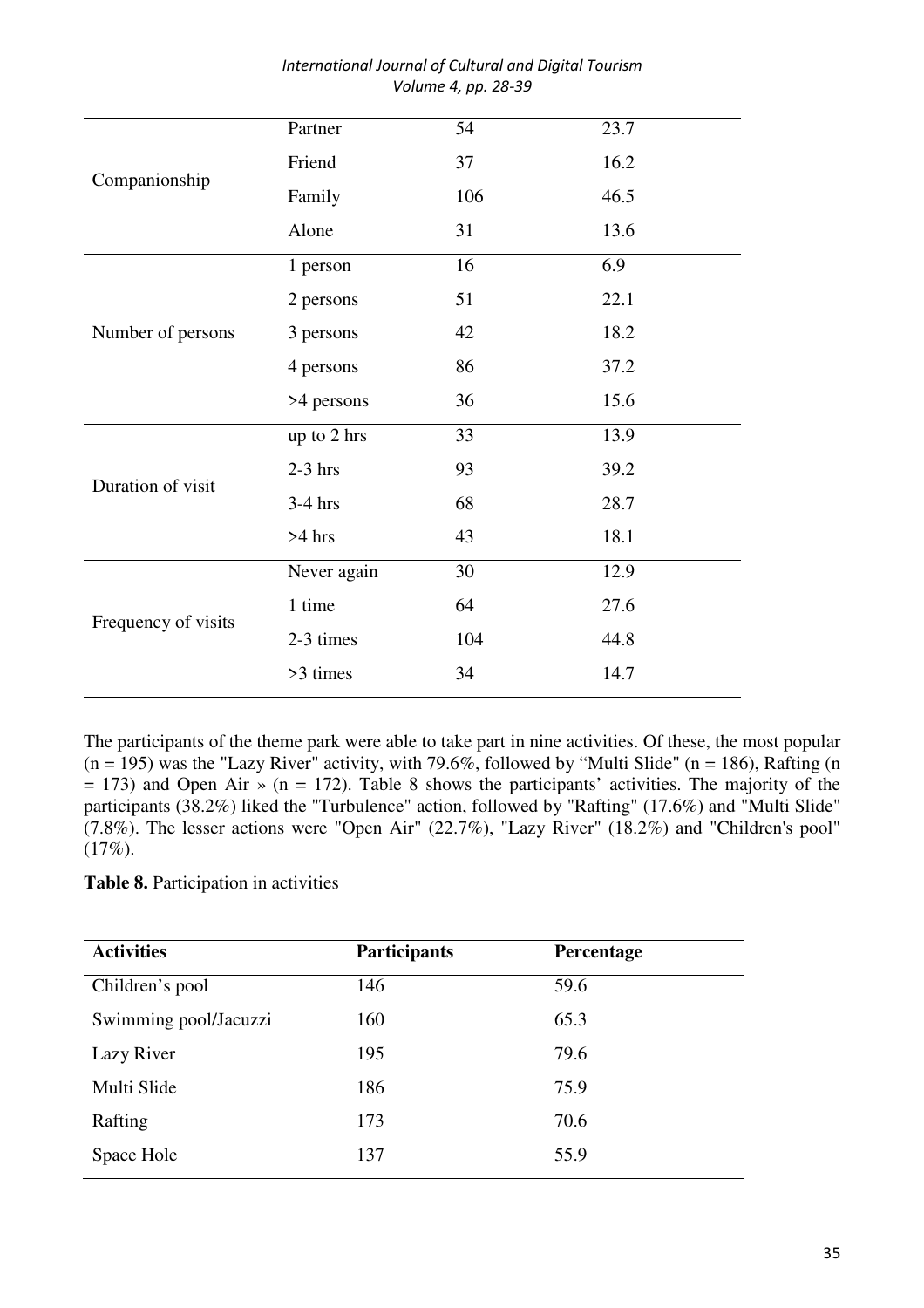| <b>Black Hole</b> | 147 | 60   |
|-------------------|-----|------|
| Open Air          | 172 | 70.2 |
| Turbolance        | 154 | 62.9 |

# **5. Discussion**

.

Regarding the demographic characteristics of the individuals who participated in the survey, the results showed that women were more than men. This is in agreement with other studies conducted in recreational activities (Astrapellos, Costa & Astrapellou, 2010; Kouthouris & Alexandris, 2005), while other studies report a higher proportion of men (Alexandris et al., 2006; Barlas et al. Dalakis, Tsitskari, Costa, Alexandris, 2011; Lee et al., 2011; Barlas & Koustelios, 2007; Belias et al., 2017). At the same time, the results showed that the majority of participants in the theme park included people aged 35 to 44, as in Dalaki et al. (2011), Priba et al. (2007). In contrast, Barlas et al. (2010), held at a ski resort, showed that the average age was much lower. Similarity was also found in the results of Alexandris et al. (2006), Astrapellos et al. (2010), Kouthouris and Alexandris (2005).

As far as the educational level is concerned, the majority of the participants consisted of high school graduates and university graduates and TEI graduates. These results seem to be consistent with most of the research in the recreation area, but also in the area of municipal and private gymnasiums (Alexandris et al., 2006; Polatidou, Balaska & Alexandris, 2011; Costa, Glynia, Antoniou, Kouthouris, 2003). Participation in leisure and sports activities is related to the level of education and, more specifically, research shows that people with a higher level of education are more likely to be involved in such actions. The results of many surveys show that the level of education is an important factor in predicting participation in sports and leisure programs (Collins, 2003; Eitzen & Sage, 2003).

The results showed that most of the participants were married with two children, as opposed to the results of most recreational and sports research, which showed that the majority of participants were unmarried (Alexandris et al., 2006; Polatidou et al., 2011; Haravanis, Ypantidou, Costa, Kouthouris & Koustelios, 2007; Flabouras et al., 2015). In fact, research shows that marital status and the existence of children are negatively related to participation in sports and recreational activities (Ansari & Lovell, 2009). The opposite effects in this theme park are probably due to the fact that most theme parks have actions suitable for all family members and are offered for family involvement.

As far as their professional situation is concerned, most of them were private employees, a result consistent with Costa et al. (2003), who appreciated the quality of sports and leisure services in holiday hotels. Finally, in terms of monthly income, the results did not show anything remarkable, except for the observation that there were a large percentage of participants who said they had no income. This contradicts the fact that participation in such actions requires some financial cost, which may be covered by the parents or friends of the particular participants.

Frequency analyzes investigated the general characteristics of the participants in the theme park for the purpose of revealing their preferences, so that these elements contribute to the development of services appropriate to the needs of the customers of the particular parks. On the basis of these data, the majority of the participants were residents outside the Prefecture, which proves that tourists account for the majority of participants in theme parks. Most stayed at a distance of 1 to 5 kilometers and spent 5 to 10 minutes to reach the park, while the majority of participants used a private means of transport. This result may be due to the fact that the urban transport network in the city of Zakynthos is very limited, a factor which should be taken into account by the park managers in order to allow for better interventions.

According to the results of the survey, most visited the park with their family, their partner or their friend. Having a company involved in any recreational and sports activity is an incentive both for the start of the activity and for the preservation of it. Many people are encouraged to engage in some activity by having relatives and friendly people, which could lead to the creation of appropriate actions to enhance this type of participation. The lack of companionship is an inhibiting factors in recreational activities as well as by the research by Drakou, Tzetzis and Mamantzi (2008) an important deterrent to engaging in recreational / sporting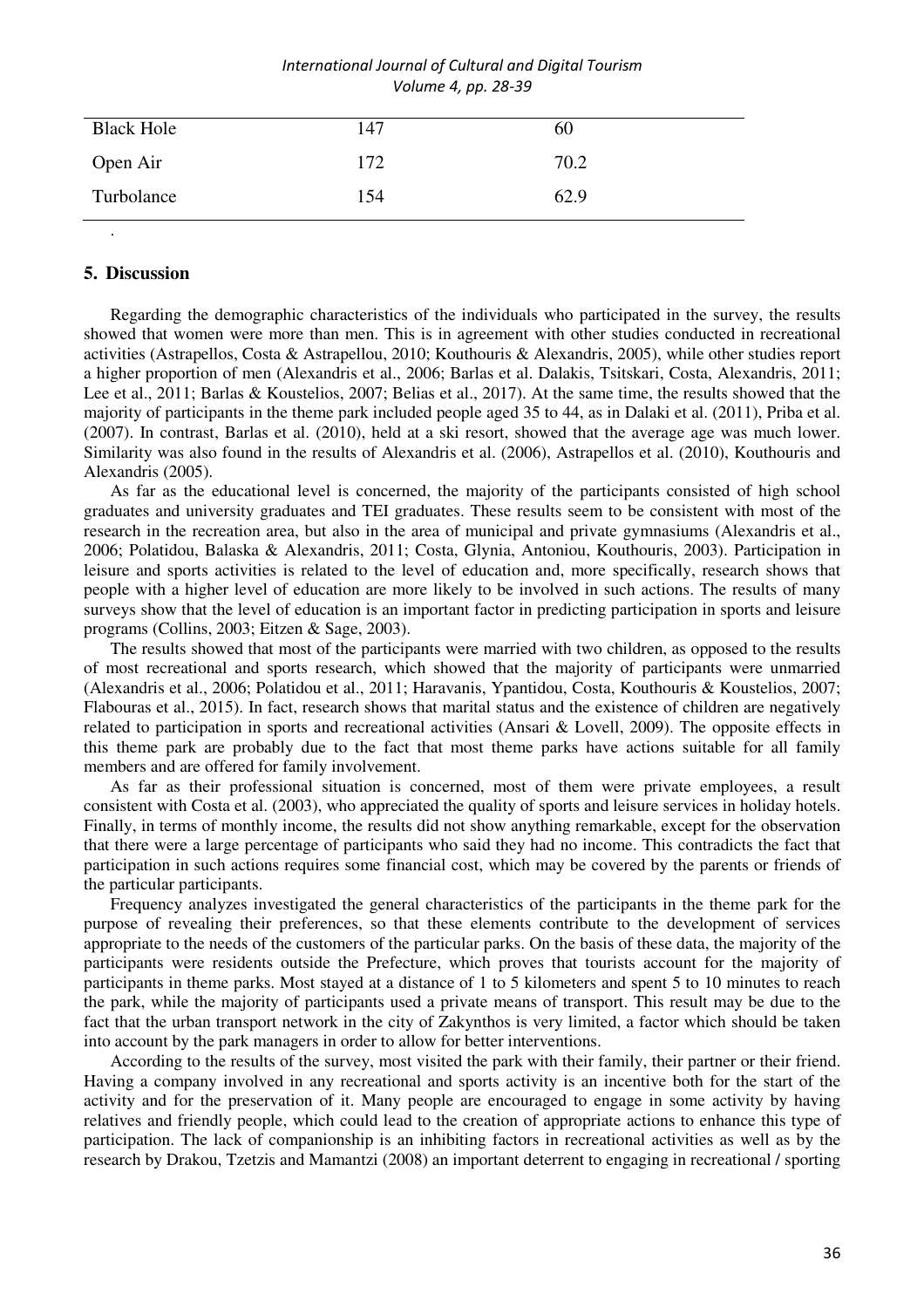activities. Of course, the formation of most recreational theme parks favors group participation (family, company, company), because they provide a wide range of leisure services to visitors.

As far as the participants' other characteristics are concerned, the results showed that most of them participate 2 to 3 times a year in similar parks and their residence time is mostly 2 to 3 hours. Also, for the specific theme park, useful data on the number of participants per action, as well as the actions they liked (more or less) that could be used by those responsible for improving, modifying or even changing Activities.

### **6. Conclusions**

.

Thematic parks are an important aspect of the tourist life of a destination. This research indicated the case of a thematic park in the island of Zakynthos. It is important to remark that the profile of the visitors seems to vary. It is not made only from small children but it is made mostly from whole families coming from a wide range of demographic characteristics. Indeed, the majority of the visitors were aged from 35 to 44, which is an indication that a thematic park focuses mostly on families made from the parents and the children. Indeed, the formation of recreational theme is mostly a family task or a number of people who know well each other.

From a critical point of view, while most of the well-known destinations in Europe have some significant thematic parks, such as Disneyland in Paris, Greece is limited only on small summer parks which are identified as thematic parks. Since it is understood that a thematic park is a vital part of the tourist life of a destination, hence it is understood that the local authorities must invest into those parks by providing the necessary incentives so that the investment to take place but also providing the necessary infrastructure. Regarding the potentials of a future research, the author will like to examine a number of thematic parks in Greece and abroad so to make a comparative analysis. This can be made with a quantitative analysis on those parks so to compare the demographic characteristics of the visitors on those parks.

#### **References**

- Alexandris, K., Papadopoulos, P., Palialia, E. & Vasilios's, T. (1999). Customer satisfaction: A comparison between public and private sports and fitness clubs in Greece*. European Journal for Sport Management*, 6 (1), 40-54.
- Ansari, W.E. & Lovell, G. (2009). Barriers to exercise in younger and older non-exercising adult women: a cross sectional study in London, United Kingdom. *International Journal of Environmental Research & Public Health*, 6, 1443-1445.
- Astrapellos, K., Costa, G. & Astrapellou, X. (2010). The quality of service experience in outdoor activities programs. *International Journal of Sport Management Recreation & Tourism*, 5, 77-87.
- Afthinos, I. (1998*). Exercise-exercise motor-recreation-organizational dimension*. Athens: University of Athens.
- Avery, B. and Dickson, D. (2010). Amusement park ride and device safety in the United States. Worldwide Hospitality and Tourism Themes, 3(3), 12-21
- Barlas, A., Mantis, K. & Koustelios, A. (2010). Achieving positive word-of-mouth communication: The role of perceived service quality in the context of Greek ski centers. *World Leisure Journal*, 52 (4): 290-297.
- Belias, D., Koustelios A., Flabouras Nietos I., Zournatzi, E. & Velissariou E. (2017). Customer Income and Intention to Revisit a Thematic Water Park – The Case of Tsilivi Waterpark in the Island of Zakynthos, Greece. *International Journal of Cultural and Digital Tourism* (accept)
- Bello, F. G., Carr, N., Lovelock, B., & Xu, F. (2017). Local residents' perceptions of socio-cultural impacts of tourism in Mangochi, Malawi. *Advances in Hospitality and Tourism Research*, 5(1), 1-22.
- Chavaranis, P., Yfantidou, G., Kostas, G., Kouthouris, Ch. & Koustelios, A. (2007). Satisfaction of private Athens gyms. *Proceedings of the 8th Panhellenic Conference of the Hellenic Sport Management Association*. Athens: Hellenic Sport Management Association.
- Clave, S.A. (2015). *The Global Theme Park Industry*. CABI, Cambridge, MA.
- Collins, M. (2003). *Sport and Social Exclusion*. London: Routledge.
- Cornelis, P. (2010). Impact of new attractions on theme park attendance. *Worldwide Hospitality and Tourism Themes,* 3(3):32-36
- Costa, G., Glynia, E., Antoniou, P., Goudas, M. & Kouthouris, H. (2003). Quality Assessment of Sports and Recreation Services in Holiday Hotels. *Inquiries in Physical Education & Sport*, 1 (1), 8-18.
- Dalakis, A., Tsitskari, E., Costa, G. & Alexandris, K. (2011). *Evaluation of people's recreational incentives in outdoor recreation programs based on gender and age*. Proceedings of the 12th Panhellenic Conference of the Hellenic Sport Management Association. Volos: Hellenic Sport Management Association.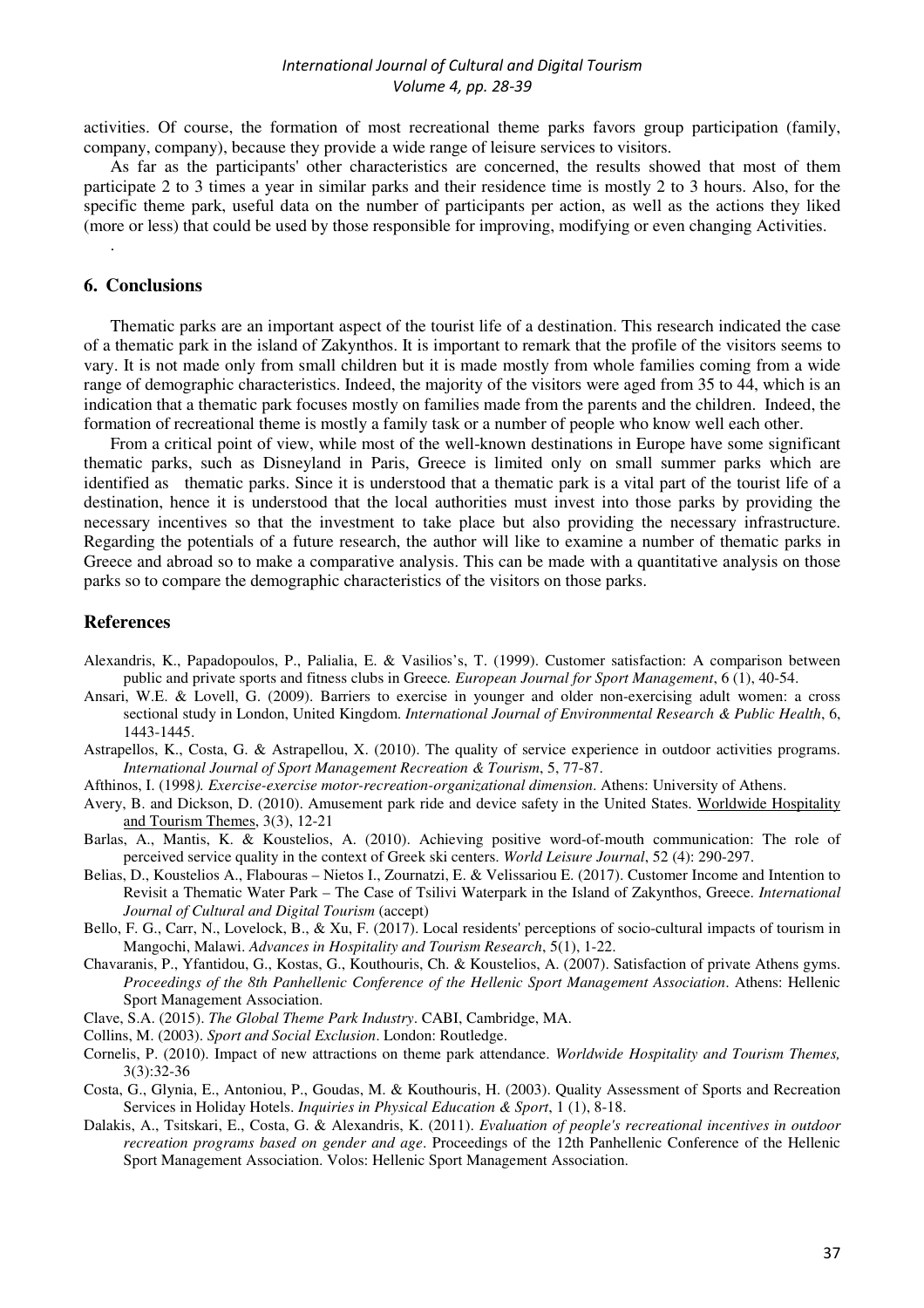- Drakou, A., Tzetzis, G. & Mamantzi, K. (2008). Leisure constraints experienced by university students in Greece. *The Sports Journal,* 11, 3-7.
- Eitzen, S. & Sage, G. (2003). *Sociology of North American Sports*. New York: McGraw-Hill.
- Festeu, D. (2002). Motivational factors that influence student participation in outdoor activities. *Journal of Adventure Education & Outdoor Learning*, 2 (1), 43-54.
- Flabouras-Nietos, I., Zournatzi, E., Koustelios A. & Costa, G. (2015). Relationship among Service Quality, Customer Satisfaction and Renewal Intentions in recreation theme park in Greece. *International Journal of Sport Management, Recreation & Tourism,* 8, 41-55.
- Kouthouris, C. & Alexandris, K. (2005). Can service quality predict customer satisfaction and behavioral intentions in the sport tourism industry? An application of the SERVQUAL model in an outdoors setting. *Journal of Sport & Tourism,* 10 (2), 101-111.
- Kouthouris, Ch. (2009). *Outdoor Recreation Extreme Sports: Executive Management Training Services*. Thessaloniki: Christodoulides.
- Kraus, R. (1978). *Recreation and Leisure in the Modern Society*. Santa Monica, California: Goodyear Publishing Company.
- Lee, J., Kim, H., Ko, Y.J. & Sagas, M. (2011). The influence of service quality on satisfaction and intention: a gender segmentation strategy. *Sport Management Review*, 14, 54-63.
- Low, S. M., Taplin, D. & Scheld, S. (2005). *Rethinking urban parks: Public space and cultural diversity*. Austin: TX, University of Texas Press.
- Meldrum, K.I. (1971). Participation in Outdoor Activities in Selected Countries in Western Europe, *Comparative Education*, 7 (3), 137-142.
- More, T.A. (1985). *Central City Parks: A Behavioral Perspective*. Burlington: VT, University of Vermont School of Natural Resources
- Moutinho, L. A. (2016). What will future bring for tourism and travel? *Advances in Hospitality and Tourism Research*, 4 (2), 137-139.
- Palaididou, P., Balaska, P. & Alexandris, K. (2011). *Anticipation of repeated participation in outdoor activities of high requirements from the image of the destination, involvement with the activity and adherence to the event. Proceedings of the 12th Panhellenic Conference of the Hellenic Sport Management Association*. Volos: Hellenic Sport Management Association.
- Papaioannou, A. & Theodorakis, Y. (1996). A test of three models for the prediction of the intention to participate in physical education lessons. *International Journal of Sport Psychology*, 27, 383-399.
- Primpa, E., Kouthouris, C., Alexandris, K. & Michaelides, I. (2007). *Investigation of the quality of the services offered at a leisure center: The case of Karpenisi.* Proceedings of the 2nd Panhellenic Congress of Leisure, Leisure & Sport Tourism. Trikala: University of Thessaly, Department of Physical Education and Sport Science, Sports and Leisure Management Organization.
- Rubens, D. (1999). *Effort or performance-Keys to motivational learners in the outdoors*. Horizons, 4, 26-28.
- Thus, E.L. & Ryan, R.M. (1985). *Intrinsic motivation and self-determination of human behaviour*. New York: Plenum Press.
- Veal, A.J. (2006). *The use of urban parks. Annals of Leisure Research*, 9 (4), 245-276.
- Weiskopf, D. (1982). *Recreation and Leisure: Improving the Quality of Life*. 2nd Edition, Boston: Allyn & Bacon.
- Zeithaml, V.A. & Amp; Bitner, M.J. (2003). *Services marketing*. 3rd Edition, Irwin / McGraw-Hill Publishing.

#### **About the author(s)**

- **Dimitrios Belias:** He is a Human Resource Management scientist. Holder of BSc, MSc, MEd, PhD, University of Thessaly. He has published more than 120 papers in internationals and Greek refereed journals and conference presentations in the areas of Organization Behavior, Human Resource Management, TQM, Educational Management and Tourism Management.
- **Athanasios Koustelios.** He is a Professor of Sport and Recreation Management in the Department of Physical Education and Sport Science at the University of Thessaly, Greece. He was the Head of the Department from 2004-2006. He was the first Editor of the Greek e-journal "Sport & Recreation Management" (2003-2006).
- **Ilias Flabouras Nietos:** He is a Human Resource Management scientist. Holder of MSc, PhD in the Department of Physical Education and Sport Science at the University of Thessaly. Also he is